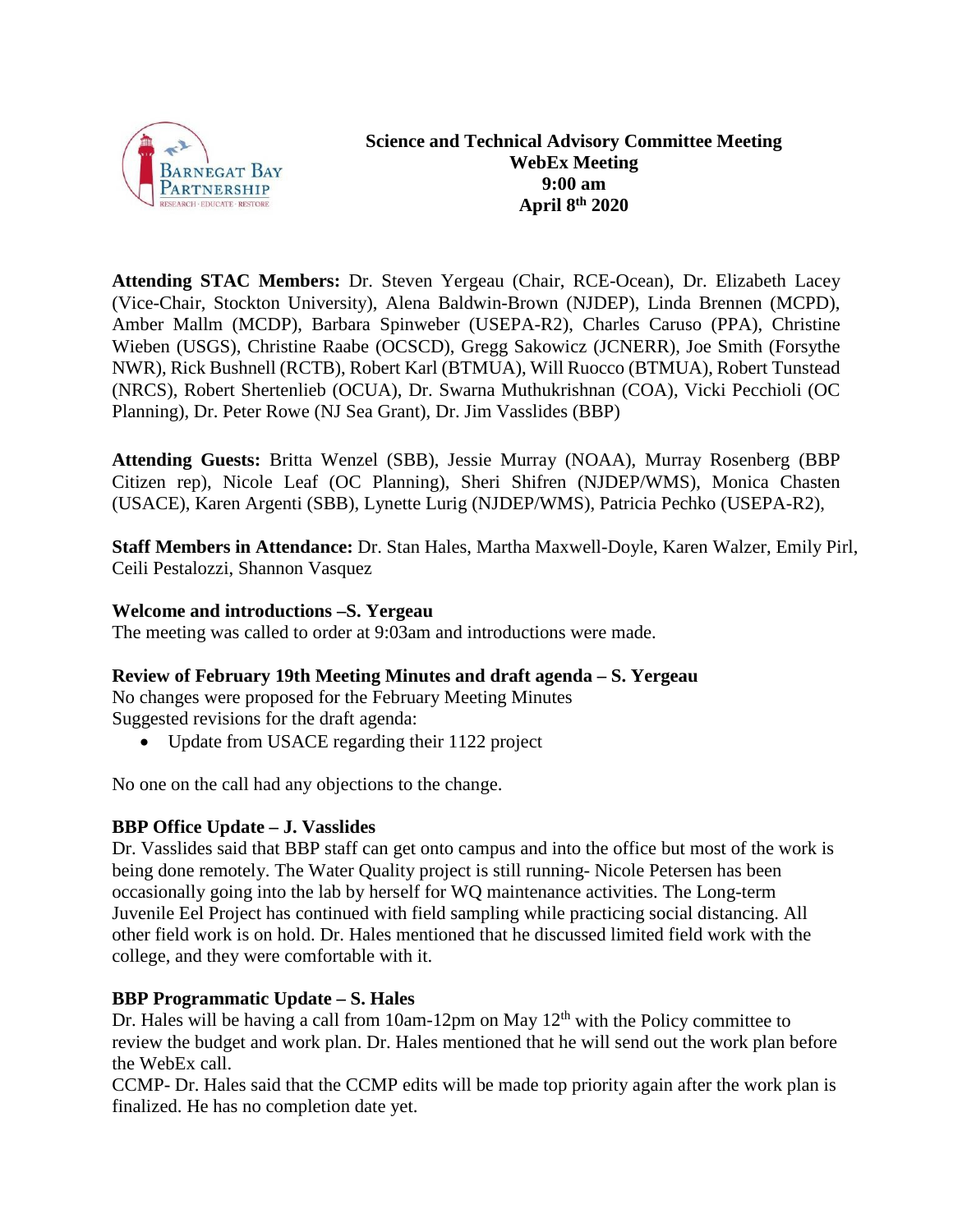Program Evaluation- Dr. Hales said that the Program Evaluation package was submitted and the site visit is planned for June  $30<sup>th</sup>$ - July  $2<sup>nd</sup>$ .

### **Working Groups' Updates**

Shellfish- Dr. Vasslides

• The group had a phone call to discuss the COVID-19 concerns in the shellfish industry. The group will be getting together on WebEx to discuss ideas to connect the aquaculture industry with restoration projects and other ways to lessen impacts associated with the pandemic.

Pathogen- Ms. Shifren

- The DEP is working remotely; only essential employees are working and laboratories are not running.
- The DEP held their annual pre-season meeting to go over program changes and potential new activities. They will be starting a new Environmental Monitoring Program. The sites have been selected but the Department has not been able to sample yet.
- Dr. Vasslides enquired about the site locations. Ms. Shifren said they worked with local health agencies to find locations. She will send Dr. Vasslides a map and list of locations. Stormwater- Mr. Caruso
	- DEP released two new chapters of manual for comment. Comments are due on May  $1<sup>st</sup>$ . Mr. Caruso has started draft comments for Chapter 5 but has not started draft comments for Chapter 12. Mr. Tunstead and Ms. Raabe both commented that they would be willing to help in drafting comments for Chapter 12. Mr. Caruso requested that draft comments be submitted to him by April 15<sup>th</sup>.

# **Seagrass Restoration Workshop recap – J. Vasslides**

The workshop was held in the beginning of March. Dr. Vasslides said they had almost 30 people attend including researchers and restoration practitioners from Long Island Sound, CT, NY, and MD. The goal was to come up with an outline for a best practices document. Dr. Vasslides will be writing up all the comments from the meeting and will send the document to the collective group for feedback and to start filling in details to create a full document. Dr. Vasslides said the meeting was very successful. Dr. Lacey agreed that the meeting was successful, and she mentioned that she would be happy to assist holding a WebEx with the core group from the meeting to keep momentum in getting a best practices document done.

# **USACE 1122 Project Update- M. Chasten**

The Environmental Assessment document went out for public review on April 1<sup>st</sup> for the nearshore placement project. Ms. Chasten said they are planning to dredge Barnegat Inlet with placement in a near-shore configuration off Harvey Cedars beach. She mentioned that the 1122 component provides funding to take dredge material further than the usual USACE standard. They are hoping to start dredging in July but may be delayed due to the current world situation. The island component of the project is still in planning; there is a meeting planned on April 21<sup>st</sup> to discuss island restoration in back bay. Discussion ensued.

# **DEP REP Project Coordination – NJDEP**

Ms. Lurig stated that NJDEP wanted to have an event at OCC but due to the current situation they will instead have a Microsoft Teams meeting with the grant recipients on April 28<sup>th</sup>. Ms.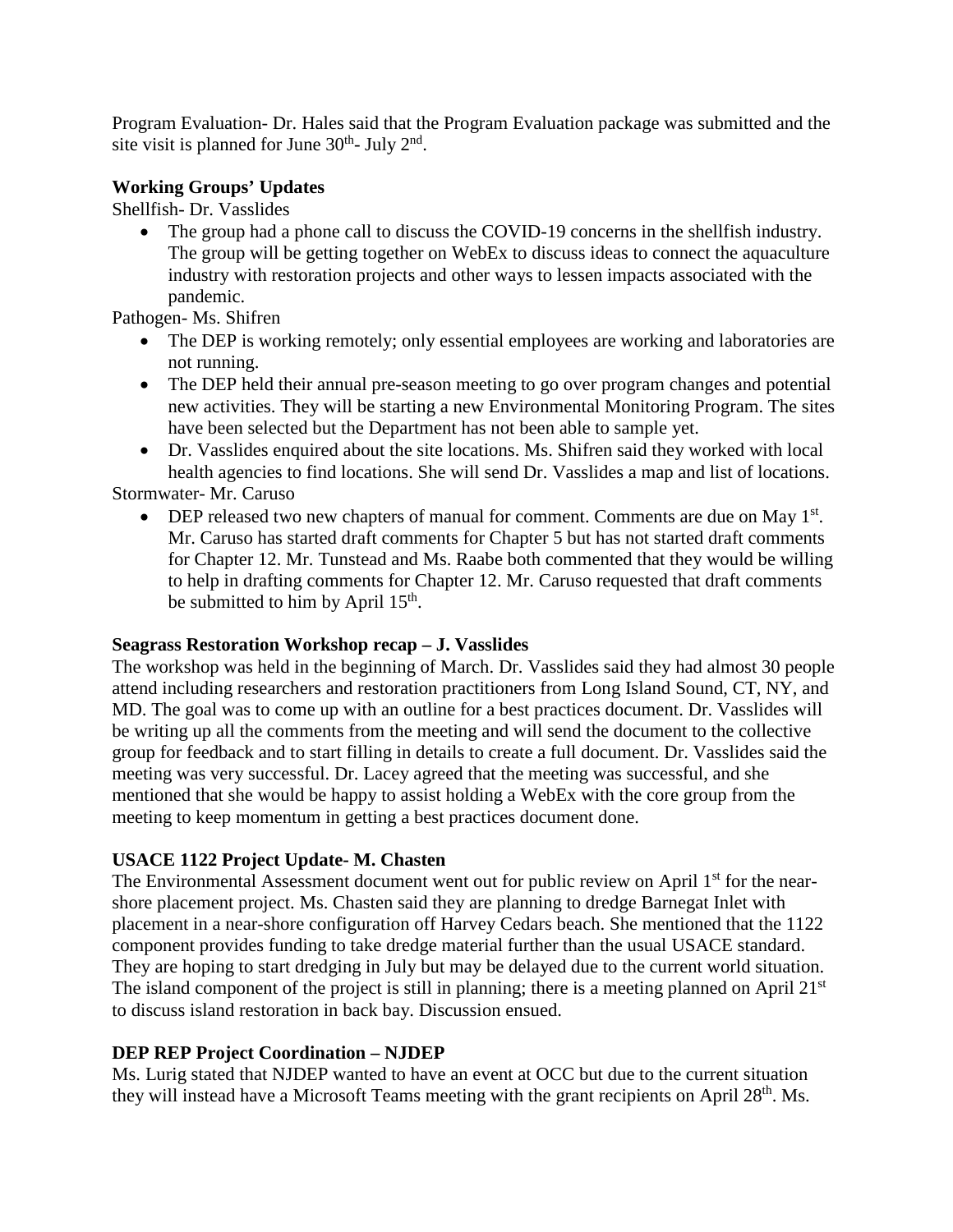Lurig is asking for grant recipients to send her their questions ahead of time so she can have answers for the call.

### **Fieldwork in the time of Covid-19**

- Dr. Yergeau- Rutgers will not be having any face-to-face meetings through August 14<sup>th</sup>. The Co-op Extension Office is closed to the public, but 1 person will be in the office per day to answer phones, receive mail, etc. Rutgers asked that field work and monitoring be suspended for the foreseeable future.
- Dr. Lacey- Stockton has 6 projects to begin next month; they will only be moving forward with the ones that have already begun or projects that are part of a monitoring scheme. Dr. Lacey said they don't operate with a large staff and usually use students for a lot of work, but currently students are not permitted to participate in research. Dr. Lacey said that they asked for postponement for some projects until next growing season, however, she will be doing some work with just a boat captain. Dr. Lacey recommended that anyone working with students give them online tasks that they are able to work on from home.
- Ms. Baldwin-Brown- All monitoring and laboratory work at NJDEP is shut down. Ms. Baldwin- Brown said that there was an on-going discussion about solo-sampling or teams of 2 practicing social distancing.
- Dr. Yergeau recommended that groups share online databases to keep people aware of what's going on when they can't physically be outside.
- Ms. Muthukrishnan- Navesink monitoring is suspended. Ms. Muthukrishnan said she is hoping to be able to do their late May/June project with a citizen component. Beach Sweeps and STEM student events have been cancelled and the student summit is going virtual.
- Mr. Bushnell- RCTB is concerned because they have seed on order. Mr. Bushnell asked if anyone knows if the NJDEP is still processing permit applications. Ms. Baldwin-Brown stated that NJDEP staff has been going into the office to issue permits, but she doesn't know what decisions may be made down the line.
- Mr. Sakowicz- Most Rutgers/JCNERR staff are working remotely. Mr. Sakowicz and one other employee have been working at the field station but they were ordered to shut everything down by Friday 4/10. Mr. Sakowicz stated that he will be leaving the WQ sondes deployed because they will still give accurate temperature readings. He will be bringing home gear to possibly do some sonde swaps in the future. Dr. Lacey offered for Stockton to help because they have less restrictions.
- Ms. Pecchioli- Reviewed restrictions on recreational boating in Barnegat Bay. Most marinas/boat ramps are closed or have very limited use. Mr. Sakowicz stated that boating is generally allowed but there are limits of the number of people aboard vessels and that charters are not allowed. Ms. Pecchioli reviewed the executive order for multiple states. Discussion ensued about what direction NJ should move.
- Ms. Wieben- USGS is continuing to do fieldwork and analyzing samples. Ms. Wieben stated that their regular sampling is continuing.
- Dr. Rowe- Sea Grant staff is working remotely except animal husbandry. All school programs have been cancelled indefinitely. Ocean Fun Day was moved to October 10<sup>th</sup> at Island Beach State Park and October 11<sup>th</sup> on Sandy Hook.